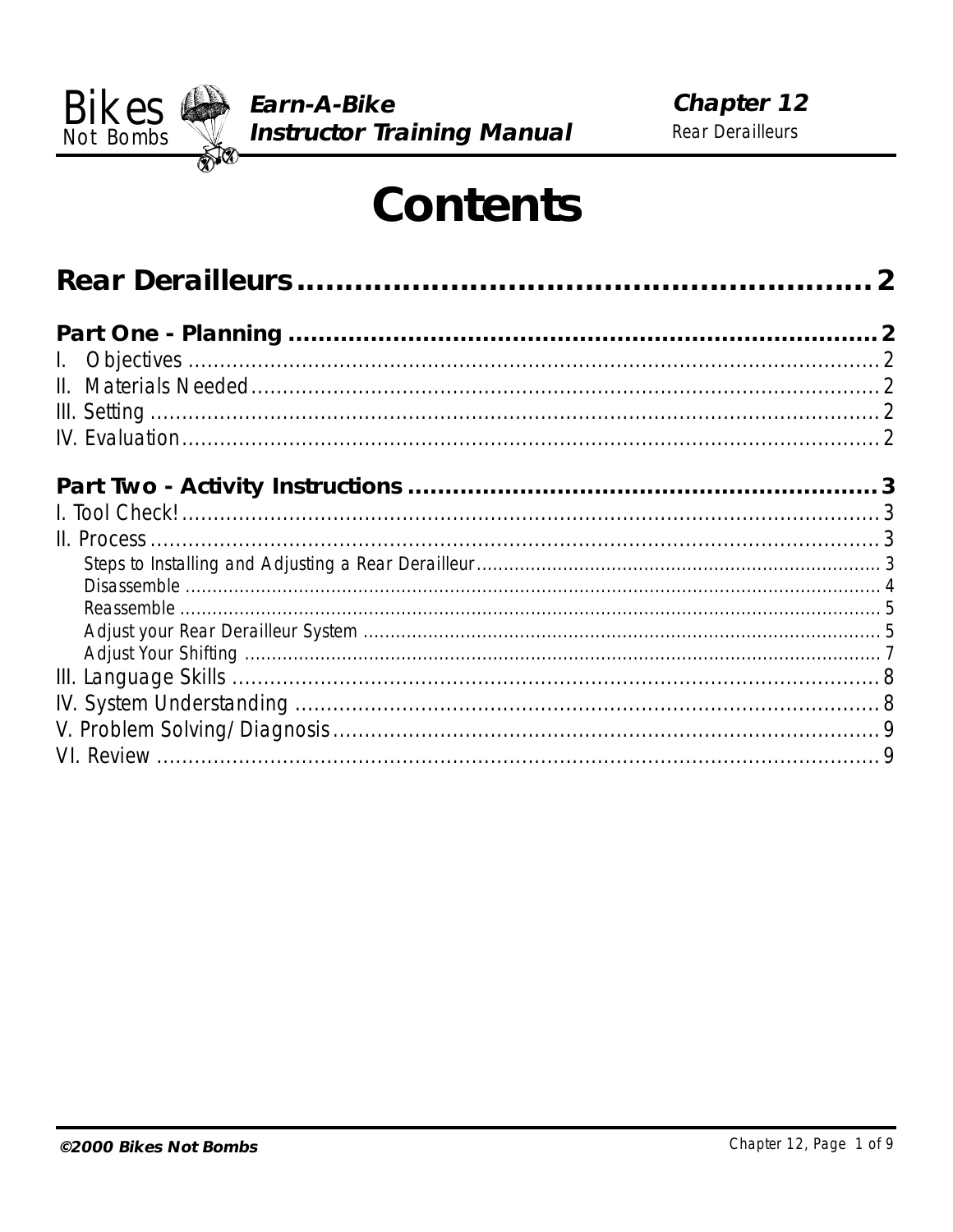<span id="page-1-0"></span>**Earn-A-Bike Not Bombs Well Instructor Training Manual** Rear Derailleurs **Bikes** Earn-A-Bike **Chapter 12**<br>Not Rember **Structure of Training Manual** Rear Derailleurs

# **Rear Derailleurs**

# **Part One - Planning**

#### **I. Objectives**

- A. Student can identify a rear derailleur in need of adjustment.
- B. Student can name the parts of the rear derailleur system and the tools used on it.
- C. Student becomes more familiar with the math concepts of perpendicular and parallel.
- D. Student becomes more familiar with the physics concepts of friction and force.
- E. Student can describe all the major steps of rear derailleur installation and adjustment.
- F. Student can follow all the steps of derailleur assembly and adjustment.

### **II. Materials Needed**

#### **Demonstration Parts**

Rear Der. complete w/guts not attached to bike Shift Lever Indexing and Non-Indexing Cable and Housing

**Tools** Allen Wrenches Fourth Hand Flat ended screwdriver Phillips Screwdriver Box Wrenches

#### **Other Materials**

Grease Penetrating Oil Rags Rubber Gloves Ball Point Pen

**III. Setting** Workshop, with tool benches, bike repair stand and bike storage.

### **IV. Evaluation**

**A. Teacher Observation During Work Session** Rotate amongst the students as you work. Observe for general mechanics skills (e.g. body mechanics, tool use), work habits (e.g. keeping part orderly, replacing tools), and ability to follow the steps of the process in the proper order. Observe for problem solving skills: Is student using visual observations? Is student able to pose questions whose answers will help her come up with a solution?

#### **B. Oral Review at end of work session.**

- **1) Language**: How many of the parts and specialty tools can students identify? Passively? Actively?
- **2) Systems:** Can the student say what components are part of the system worked on? How do they function as a whole?
- **3) Process:** How many of the steps of the process can students name? Can they get the steps in the correct order?
- **C. Written Evaluation** How well can student narrate what she did that day on her time sheet?

ANGLE ADJUSTING **ADJUSTING** C-<br>CABLE ANCHOR **REAR DERAILLEUR**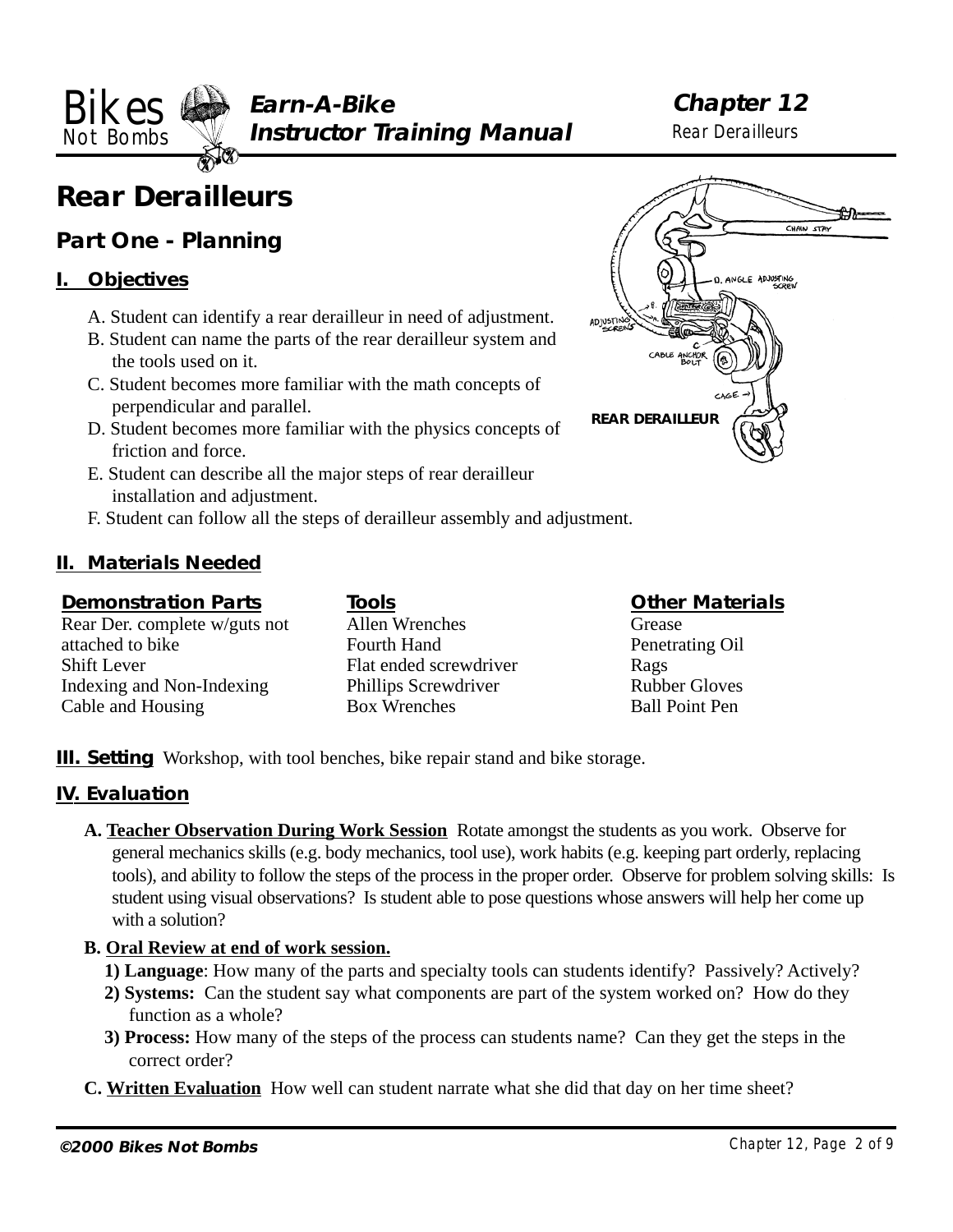<span id="page-2-0"></span>**Earn-A-Bike Not Bombs Well Instructor Training Manual** Rear Derailleurs **Chapter 12 Chapter 12 Chapter 12 Chapter 12 Chapter 12 Chapter 12 Chapter 12 Chapter 12 Rear Derailleurs** 

## **Part Two - Activity Instructions**

**I. Tool Check!** Students  $\&$  instructors enter the tool area and confirm as a group that all the tools are there.

#### **II. Process**

- **A. Goal**  What are we trying to get done when we install and adjust a rear derailleur? Have you ever ridden a bike where gears were messed up or the bike didn't shift right? What can happen? How does this effect your riding? How hard it is to pedal? The main purposes of the bike's rear derailleur system are: 1) To keep proper chain tension at all times, 2) to smoothly and easily change gears while riding without the chain falling into the spokes or the frame. A well done rear derailleur adjustment makes sure that:
	- The chain tension is consistent in all of the bicycle's gear combinations.
	- The bicycle shifts easily and smoothly through all of the gears.
	- The chain does not fall off, into either the frame or the spokes, when shifting gears.
- **B. Steps to Installing and Adjusting a Rear Derailleur** Go over the names of each step, as a list. Then describe each step to the students and have them each carry out that step on their bikes before you move the group onto the next step.
	- **1. Evaluate Condition** of as many parts as possible before you take anything apart.
		- a) Check Adjustment by pedaling the bike and using the shift lever to shift the rear derailleur. Does it shift smoothly? Does the chain fall off on either side of the rear gear cluster? Look at the derailleur from the rear. Is it bent? Can you push or pull the derailleur into the spokes or frame?
- **CHECK** CHECK OUTER SIDE OF **CONT CHANGER CAGE** ALIGNMENT GAP HERE HERE SPROCKETS CHAIN<sup>4</sup> **NNWHEELS**) BOTTOM SPROCKET CASSETTE BRACK **BRACKE** (OR FREEWHEEL) **OCKEY ROLLER** ENSION ROLLER CHANGER EDAL (DERAILLEUR) CRANK
- b) Derailleur hanger In addition to the

derailleur itself, the hanger that the derailleur is attached to also can get bent. This will keep the derailleur from lining up with the cogs and keep the chain from shifting improperly.

- c) Cables and housing OK? are they too short or too long? rusted, cracked or frayed? The proper function of a derailleur depends on the cable being able to move freely and easily through the housing.
- d) Shifters pivot easily and are not too loose?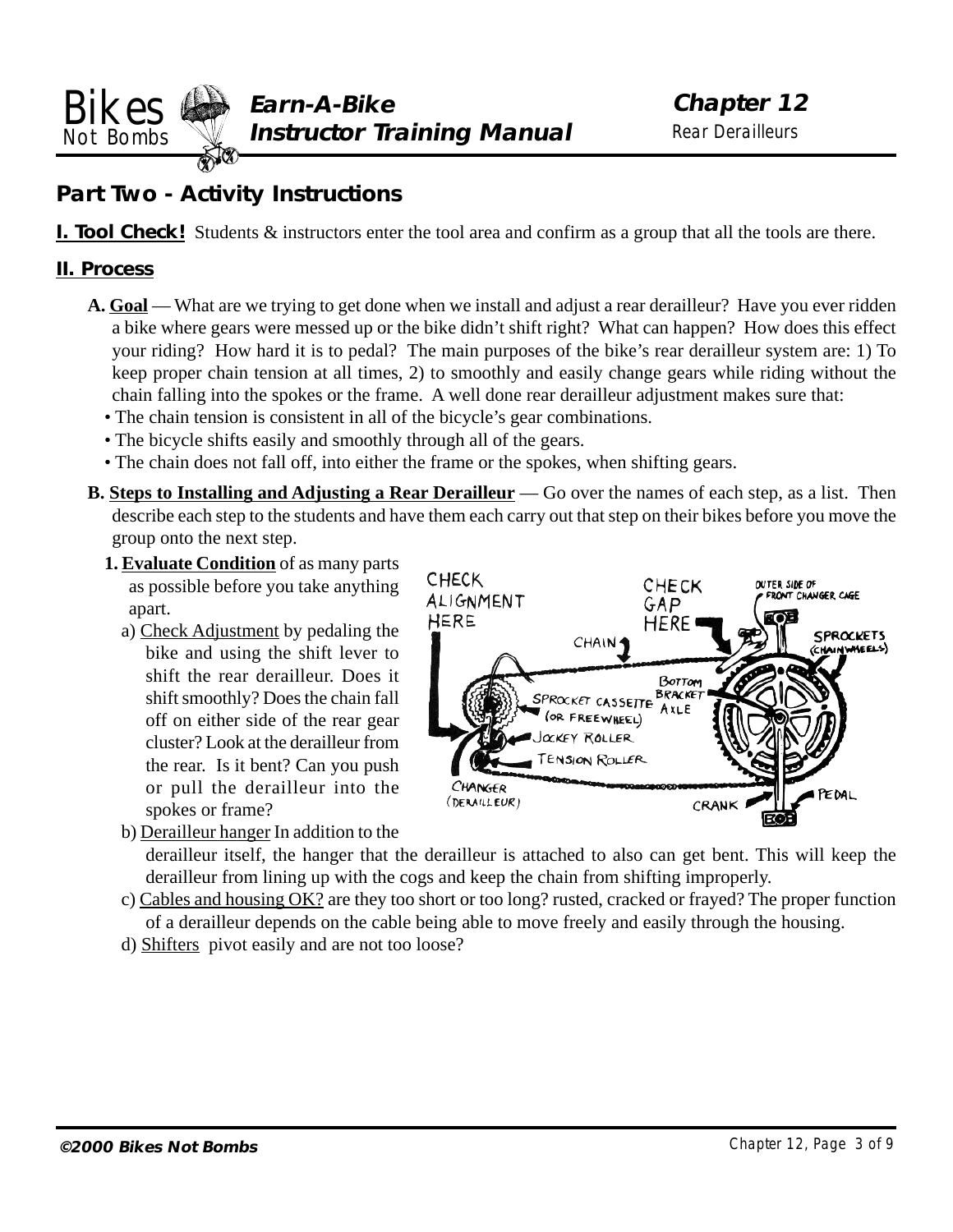<span id="page-3-0"></span>

#### **1. Evaluate Condition** - continued

- e) Is the chain stretched? Twelve links (24 pins) of a new, unstretched chain will measure exactly 12 inches. If when you measure 12 links (lay a ruler along the straight section of the chain while it is pulled taught) they are less than 12 1/16 inches long, your chain is fine. If it's stretched 1/16 of an inch, replace the chain. A chain stretched more than 1/16th of an inch over 12 links will have begun to wear down the teeth of the rear gear cogs, and you will have to replace the cogs along with the chain (a new chain will probably skip on the old, worn down cogs). You can usually use a stretched chain without it's slipping on the cogs up to 1/8th to 3/16ths of an inch of stretch. After that the chain will begin to slip even over the cogs of the gears it's worn out. For instructions on removing the rear gear cluster (cassette or freewheel) see the Hubs Chapter.
- **2. Decide if Derailleur System Needs to be Disassembled** If you can get a good adjustment (no grinding, it shifts well, and the chain doesn't fall into the spokes or the frame), then the derailleur is in good shape as is the cable and the housing. If your goal is just to get the bike ready, skip to step 7 and try an adjustment. If you want to teach the disassembly anyway, go on to step 3.

#### **3. Disassemble**

a) Unlock the shifter cable from the derailleur On the underneath side of the derailleur find the anchor bolt that holds the shift cable. Loosen that bolt.



b) Break the chain with a chain tool In order to remove the derailleur from the bike its necessary to "break" the chain, i.e. open up a link by pushing a pin most of the way out. Just remember, DON'T push the chain pin all the way out!! That's the pin you'll use to put the chain back together again. Remember which side of the chain was Up at the point where you break it. Some people think that because chains wear in conjunction with the rear cogs, if you put the chain on upside down from how it was on before you may get a lot of slipping in the gears or chain suck.

- c) Remove Derailleur Depending on what kind of derailleur you are dealing with this step may mean that you use an allen wrench to unscrew the derailleur from the hanger or you may have to use a wrench to loosen a bolt that holds both the hanger and the derailleur in the rear drop outs of the bike.
- d) Remove cable and housing and place all items on a flat, uncluttered surface in the order in which you removed them.
- **4. Clean and Inspect** all the surfaces and threads rub them with a rag with some light degreaser or penetrating oil.
	- a) Broken or stuck Jockey Wheels? these are the two wheels on the derailleur swing arm.
	- b) Swing Arm Bent? make sure the derailleur swing arm which holds both jockey wheels isn't bent or out of line.
	- c) Springs are all springs on the derailleur still functioning?
	- d) Cables and Housing Is the cable rusted or frayed? Is the housing rusted or broken? will the cable move easily through the housing? Will the end of the housing fit back into the housing ferrule?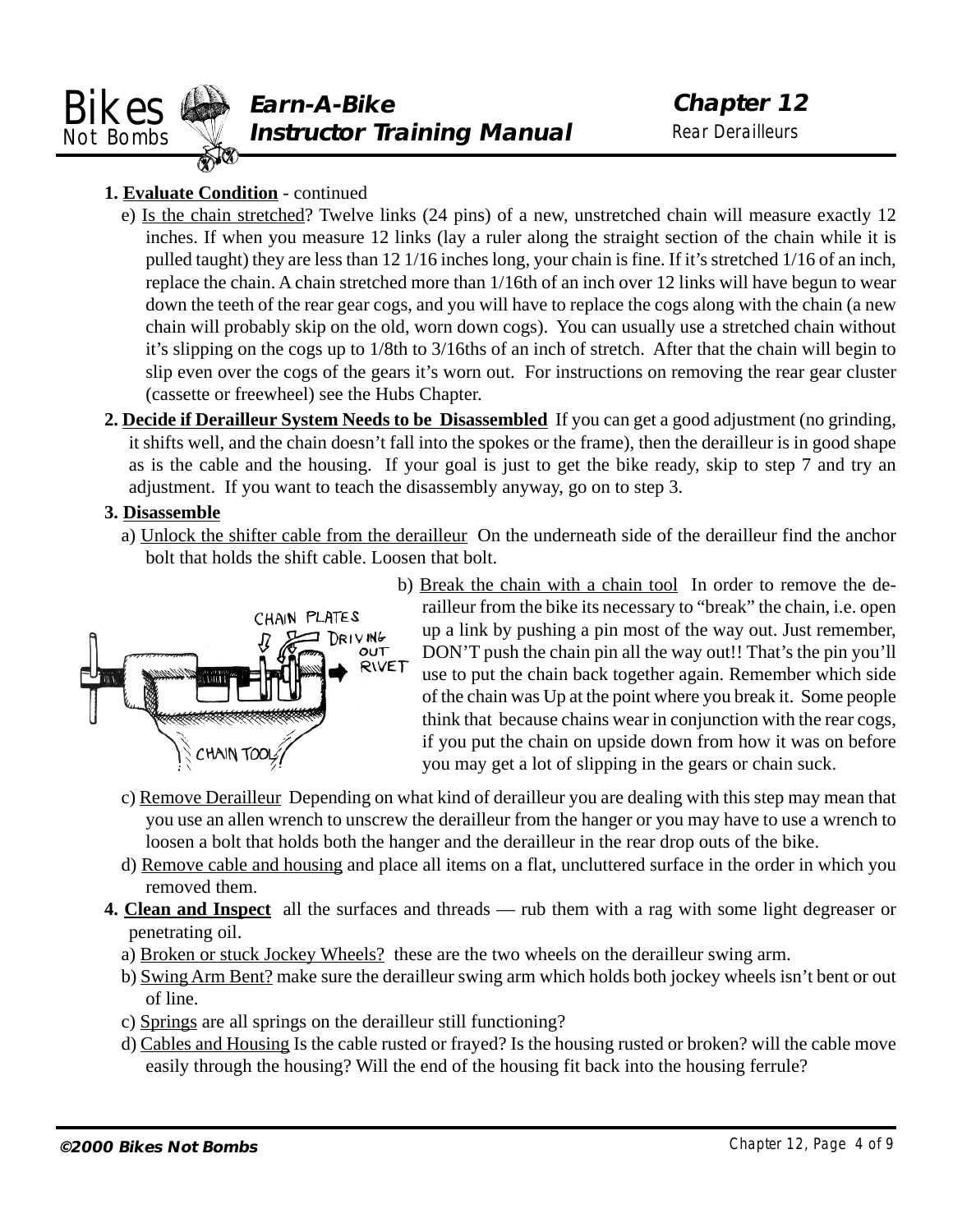<span id="page-4-0"></span>

- **5. Replace Parts** as necessary. Most of the time the parts that need replacing are the cable and the housing, as these are the parts where grease and grime tend to collect. Sometimes the derailleur itself is bent or broken and it's time to get a new one.
- **6. Reassemble** this is just disassembly in reverse.
	- a) Grease the cables put a little bit of grease or heavy weight oil on the cables whether their new or old. This prevents rust and allows the smooth movement of the cable in the housing.
	- b) Check your Hanger Alignment
		- On those bikes that have threads in derailleur hangers you can use a "Derailleur Hanger Alignment Tool" to check or change the alignment.
		- If the derailleur has its own hanger and bolts to the drop out, this step is not necessary.
	- c) Install derailleur
	- d) Reinstall chain making sure it gets threaded back through the derailleurs and rear cogs in the correct order (look at an installed chain on another bike if you are not sure).
	- e) The rest of reassembly is part of the adjustment process.

#### **7. Adjust your Rear Derailleur System**

- a) Set your Limiter Screws Remember, derailleurs are built to pivot from side to side. They are not built to automatically know how far they should pivot. This is why we invented limiter screws. If you've ever had your chain fall into your spokes or get trapped in between your gears and the frame you know what its like to have misadiusted limit screws.
	- 1) Look down at the derailleur and find two screws one marked (H)igh and the other marked (L)ow. These are your limit screws. They have nothing to do with have the chain shifts from one cog to another, except for the innermost and outermost cogs. This is because these screws control how far the derailleur can travel from side to side.



2) Holding your index finger against the frame and your thumb against the derailleur, begin pedaling the bike and push the derailleur with your thumb all the way as far as you can in towards the spokes. If the chain passes the edge of the biggest cog and falls into spokes then the (L) limiter screw is not screwed in far enough, thus allowing the derailleur to pass beyond the largest chainring (and possibly into the spokes!). If the chain will not shift onto the largest cog, then your (L) limiter screw is screwed in too far. When your (L)ow gear limiter screw is set correctly, the chain should move all the way onto the largest cog, but not fall into the spokes. At that point, the jockey wheels should be in line with the largest chain ring and there should be NO!!!! grinding sounds while you pedal the bike.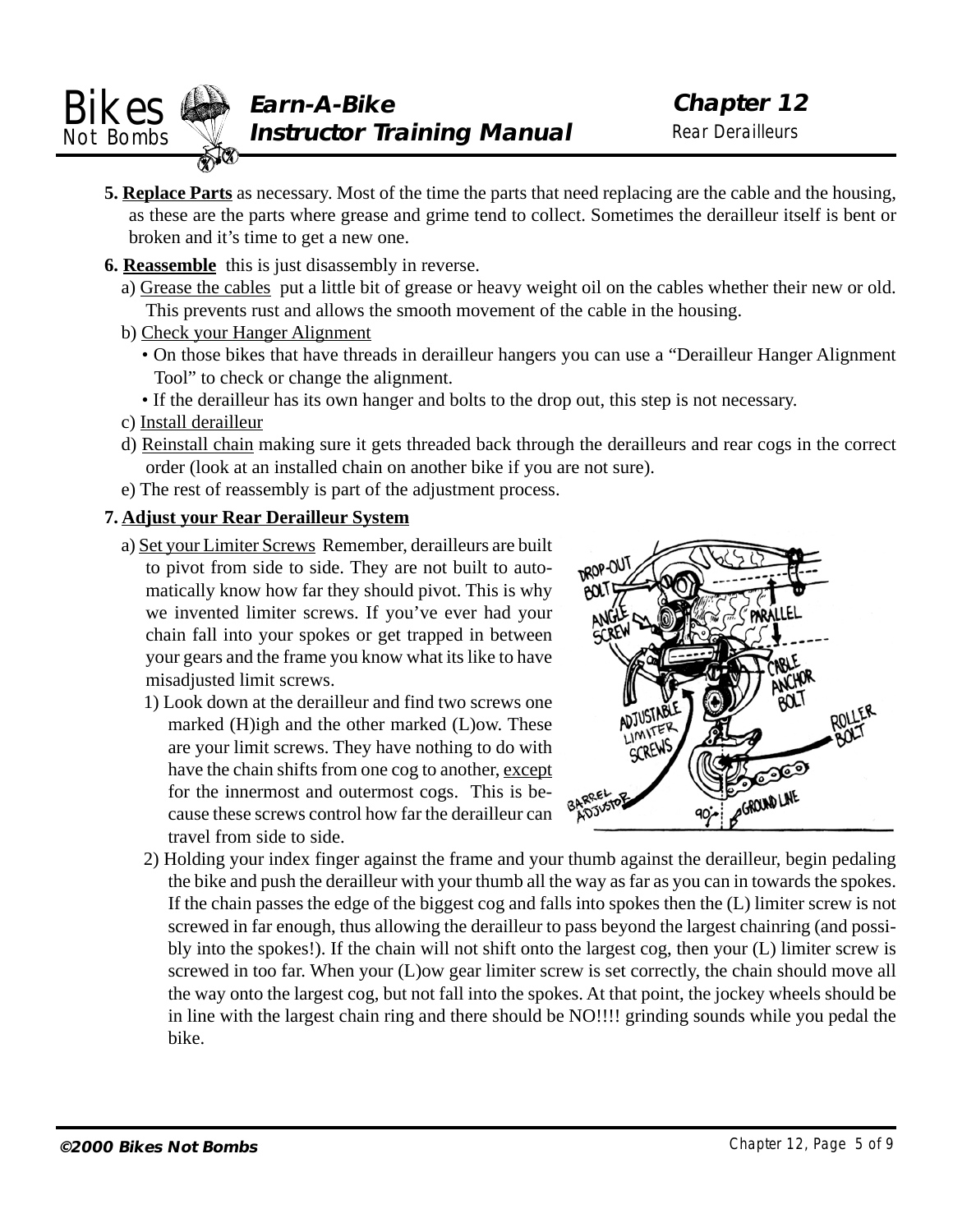#### **7.a) Set your limit Screws** (continued)

3) Now take your hand off the derailleur and let it fall back into the highest gear as you pedal the bike. Your (H)igh gear limiter screw should keep the chain from passing beyond the smallest cog and falling into the frame. It should also allow that the chain to run smoothly on the highest gear (on the smallest rear cog). Try as hard as you can to pull the derailleur so that the chain would fall into the frame. If the chain does fall into the frame your (H)igh gear limiter screw needs to be screwed in a little farther in order to limit the derailleurs movement towards the frame. If the derailleur holds its position and the chain does not grind off the gear your (H)igh limiter screw is All Set!

#### **b) Attach the derailleur cable**

- 1) Make sure that the shifter is all the way down i.e. its in the position of the highest gear, where it does not pull on the cable at all.
- 2) Route cable properly, making sure that the ball end fits snugly into the shifter and that the cable runs the proper route from the shifter to the derailleur. This task may sound easy but it can be deceiving. In some cases the cable may run over or under the bottom bracket or may run with or without housing at different spots. Always try to remember how the cables were run when you first saw the bike.
- 3) Make sure that all barrel adjusters have space to adjust in both directions (usually there is only one on the back side of the derailleur that the cable routes through though on some of the newer bikes there is a second one on the either the down tube or as a part of the shifter). If your barrel adjusters are either screwed in all the way or out all the way you won't have the ability to adjust cable tension once you attach the cable.
- 4) Make sure derailleur is in the highest gear (i.e. your chain is on the smallest rear cog). With your shifters in the highest gear and your derailleur in the highest gear, you make sure that you are not going to end up with a lot of extra cable slack once you attach the cable.
- 5) Attach Cable Look carefully at the derailleur cable anchor bolt and the surface of the derailleur against which the cable clamps. Usually you can tell how the cable wants to be routed by looking for a slight groove in either the bolt or the derailleur itself. This groove indicates what line the cable should follow. Nine times out of ten this will be a straight line out of the barrel adjuster. Now pull the cable through and bolt it down making sure to only pull the cable hand-tight. If you use a fourth hand or pull the cable tight with a pair of pliers, the cable will be too tight and the derailleur will be unable to shift into the highest gear.
- 6) If you are using a new cable, grab it on a stretch where it's outside of the housing and pull on it as hard as you can, several times. This stretches the cable so that once we've adjusted our shifting we won't lose our adjustment because of our cable stretching. Be sure to stretch it as hard as you can. Don't worry, we've never met anyone who ever broke a cable. Sometimes the cable will slip out from behind the anchor bolt on the derailleur, but that's just because you didn't tighten the bolt down enough. After you've stretched the cable repeat step 5) and reattach it hand-tight.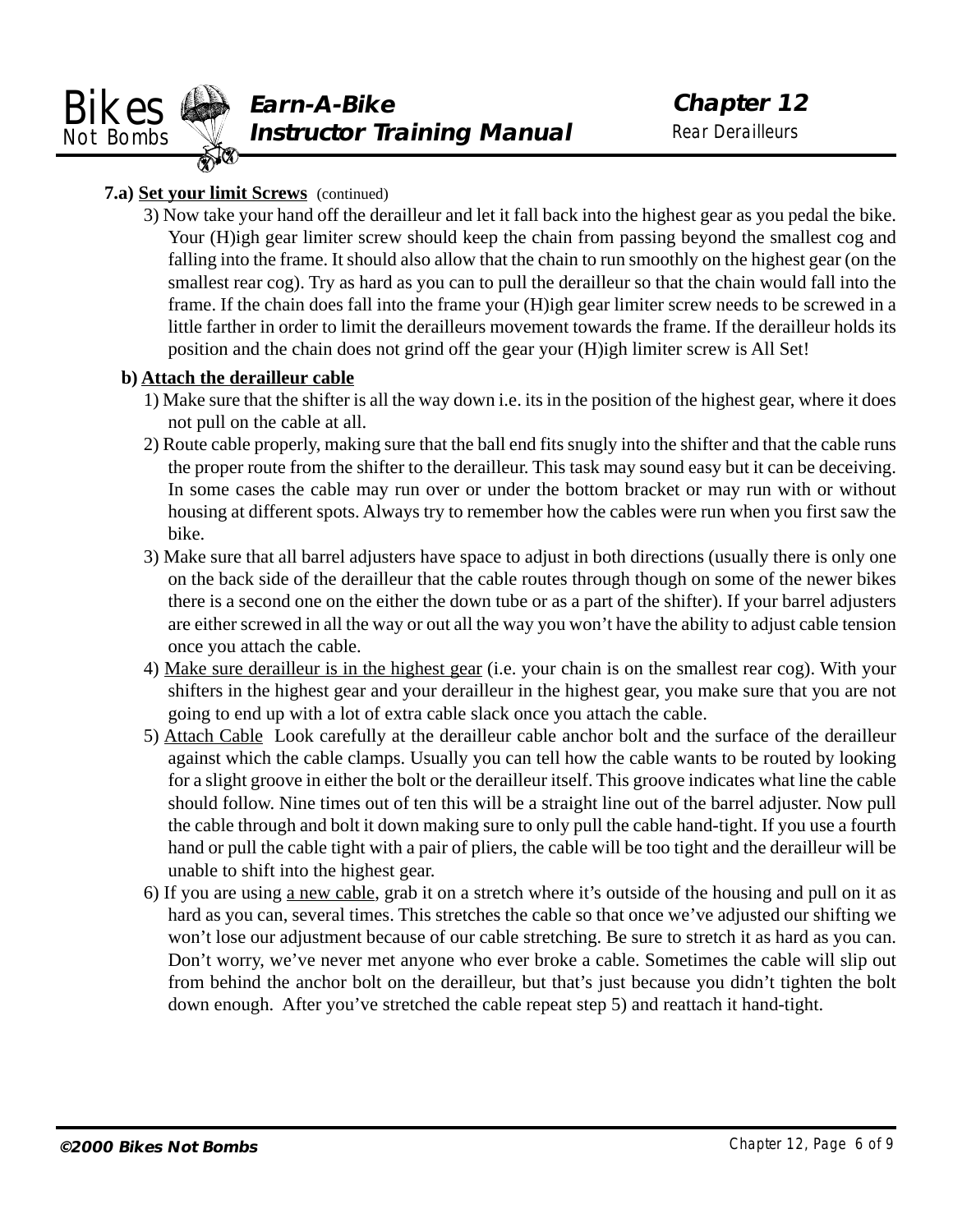<span id="page-6-0"></span>

- **c) Adjust Your Shifting** This process is slightly different for index shifting than it is for friction shifting. Index shifting is the one "click," one shift mechanism. It's made so that there should be no guess work when it comes to finding your gear. Friction shifting doesn't have any "clicks." You just have to look around for the gear you want. The positive aspect of friction shifting is that if your shifting isn't dependent on these "clicks". If your cable tension and "clicks" are not completely synchronized your bike won't shift properly. With friction shifting, even if you don't have perfect cable tension you can still find the proper gear.
	- 1) With friction shifters once you've set your limit screws and attached your cable most of your work is done. Now all you have to do is make sure your cable has enough tension on it. You should be all set. Try shifting the bike making sure that you don't have to push the shifter beyond its limit to get the bike into the lowest gear.
	- 2) Index shifters are a little more difficult. You must fine-tune the cable tension. After pulling the cable hand-tight and attaching the cable to the derailleur with the anchor bolt, then, while pedaling the bike, shift the shifter up until you hear the first click. Now unscrew (or screw in!) your barrel adjuster until the chain shifts up onto the second cog, and the center of the chain is directly over the center of the cogs (as you look at the assembly from the rear of the bike). In theory, you now have the correct cable tension to make each shift up to the next cog happen snappily with each next click. With the shifter, move the chain up one to each gear cog. Do this all the way up to the lowest gear and back down again. adjust your chain tension with the barrel adjuster if you hear any grinding sounds in each gear, or if the chain moves sluggishly. NOTE: unscrewing the barrel adjustor moves the derailleur (and thus the chain) in towards the wheel, screwing in the barrel adjuster moves the derailleur out away from the wheel - why? (Hint: are you making the housing longer or shorter relative to the cable?) Now you should be All Set!!
- \*With these newfangled grip shifters you need to shift just a little bit past the click each time in order to get a proper adjustment.\*
- **8. Test Ride** All gear systems can behave differently when you are actually riding the bike than they do when you are testing them with the bike up in a workstand. (What are some of the possible reasons for this?) Put a screw driver that fits your limiter screws and the tool needed to loosen the anchor bolt in you pocket and go out for a brief ride.
	- a) Put chain on large chainring and smallest cog in back, and try shifting back and forth from the smallest to the next cog at least five times.
		- *i.* If the chain falls off on the outside, turn the (H)igh gear limiter screw in  $1/4$  turn and try again.
		- *ii.* If the chain doesn't go smoothly down onto the smallest cog, it could be that the cable is too tight, or that the limiter screw is too far in. How can you tell which item to adjust? (You can see the bottom of the limiter screw and check whether it is bottomed out against the stop on the derailleur. If not, it is excess cable tension that is keeping the derailleur from moving the chain down onto the smallest chainring.) If it's the cable tension, you need to loosen the cable using the barrel adjuster (you *loosen* the cable by *screwing in* the barrel adjuster). Screw it in one turn and try again.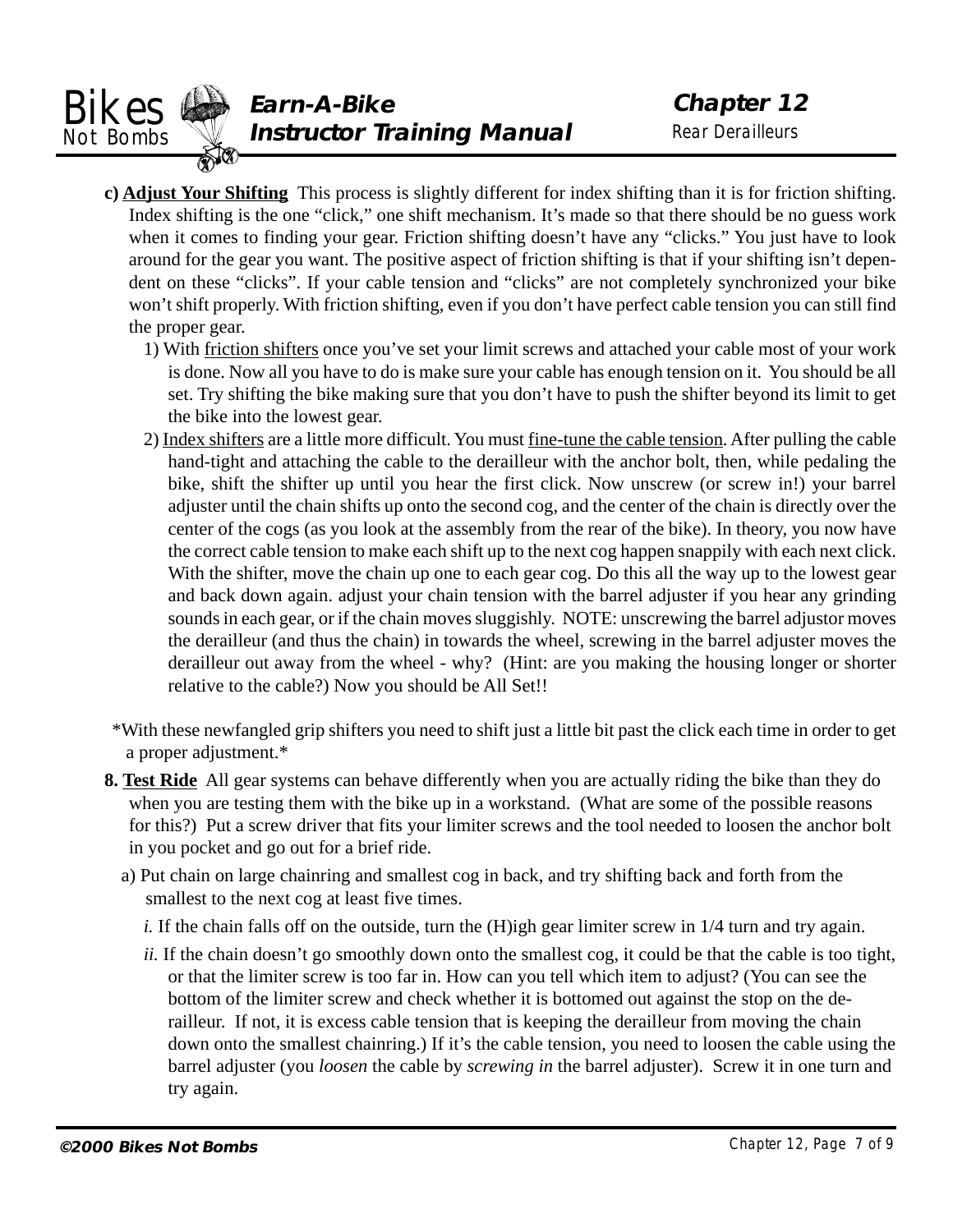<span id="page-7-0"></span>

#### **8. Test Ride** - continued

- b) Put chain on small chainring and smallest cog in back, and try shifting back and forth from the largest to the next cog at least five times. Now the chain is pulling at a slightly different angle, and you may need to repeat the adjustments as above.
- c) Put chain on the smallest chainring and *biggest* cog in back, and try shifting back and forth form the biggest to next cog at least five times.

*i.* If the chain falls off on the inside, turn the (L)ow gear limiter screw in 1/4 turn and try again.

d) Put chain on biggest chainring and *biggest* cog in back, and try shifting back and forth from the largest cog to the nest cog down at least five times. Now the chain is pulling at a slightly different angle, and you may need to repeat the adjustments as above.

All done!

#### **III. Language Skills**

Over the course of the lesson we should introduce all of these terms. At the end of the session it is often helpful to get the students to put their finger on each of these parts on their bikes & say the name.

#### **Main Parts - Derailluer**

Jockey Wheels Swing Arm Limiter Screws Barrel Adjuster

**Necessary Tools** Allen Wrenches Box End Wrenches Flat Head Screwdriver Phillips Screwdriver Cable Cutters Housing Cutters Chain Tool

**Other Materials** Grease Light oil Rags

#### **Math/Physics Words**

Parallel Perpendicular Friction Gear Ratio

**Note**: Mention here the other systems you end up dealing with in the course of this lesson (wheels, steering, etc.), and include the main words to remember:

#### **IV. System Understanding** Try different ways of phrasing these questions.

What components are part of this system? How do they interact/affect each other/work together? How do they function as a whole? Why can the derailleur system be described as a "cable tension, spring release" system? When you pull on the shift lever, the lever pulls on the cable and moves the derailleur in towards the wheel. Can you push with a cable (try it with a cable extended between two students!)? When you release the tension on the cable by moving the shifter back to its original position, what pushes the derailleur back down?